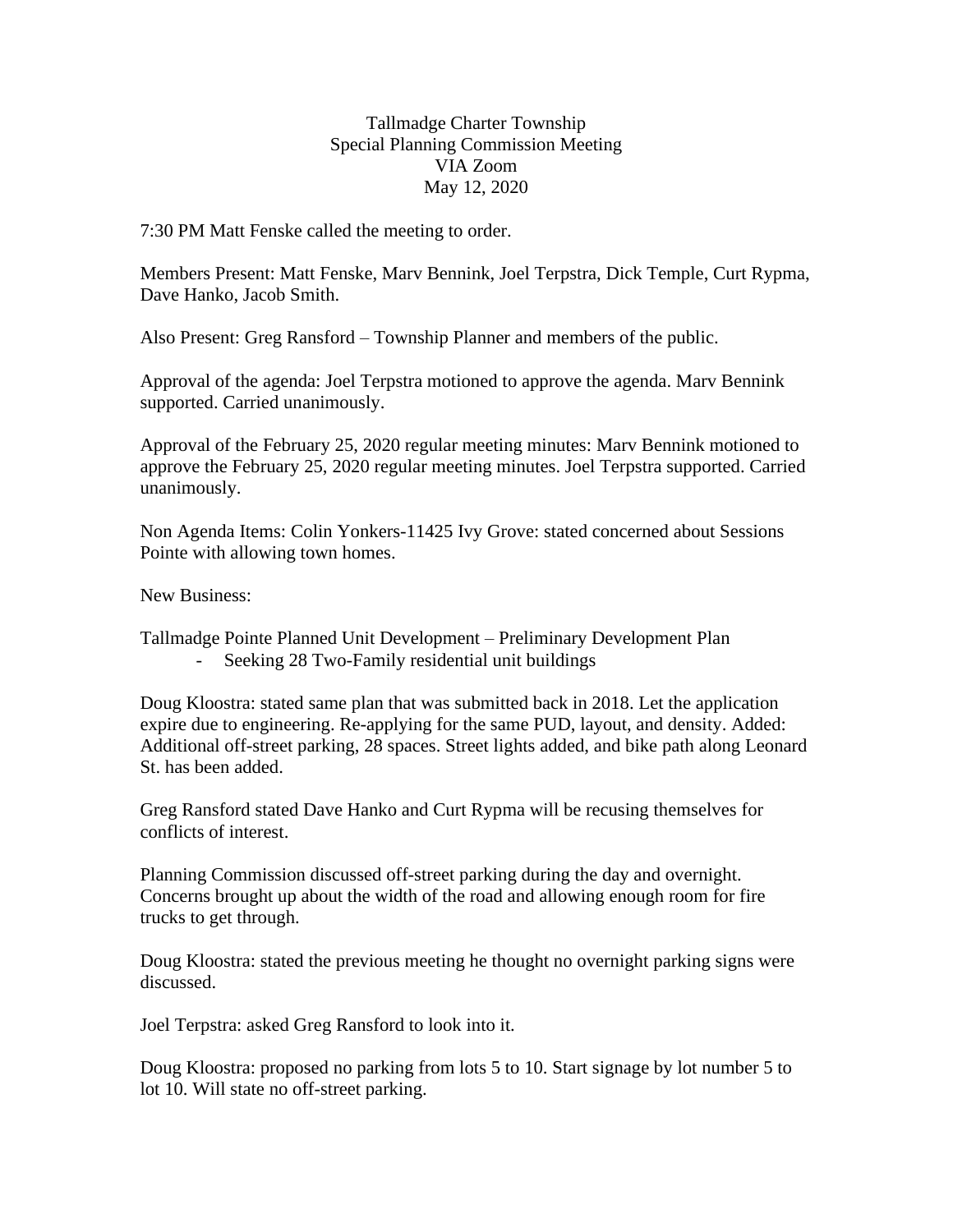Ron Bultje: questioned restrictions to one side of the road? Would be fine with a recommendation on parking. This isn't a final plan yet. Still waiting on information on drainage. Still need to have the final public hearing with the final plan.

Marv Bennik asked Doug Kloostra is he's comfortable with the suggestions made.

Doug Kloostra: stated yes.

Ron Bultje: vote should be by roll call.

Joel Terpstra motioned to approve the preliminary concept proposed with the changes made from 2018 based on the preliminary plan meets the standards of Section14.03b, with the conditions that the developer provide further info on drainage approval for the final plan submission and no-parking on the street between lots 5 and 10, as approved by the FD . Dick Temple supported. Marv Bennink Yes. Jacob Smith Yes. Dick Temple Yes. Joel T Yes Matt Fenske Yes. Motion carries.

Curt Rypma and Dave Hanko returned to the table.

Sessions Pointe Planned Unit Development – Major Amendment Preliminary Development Plan

- Seeking to amend three commercial lots for multi-family residential use and increase the area of the PUD with a fourth lot for multi-family residential use for a total of no more than 50 residential units.

Ben Nash: stated he's looking to seek approval to amend the current PUD to allow for multi-family, and add an additional lot to the existing PUD. Thinks this would help attract other business to Sessions and be attractive. Will help get Lot 9 into the PUD. For the current residents, believes it will provide a buffer from commercial to residential. Noise will be less, aesthetic benefits and less traffic than if it was commercial.

Matt Fenske: asked Greg if he has a summary to give.

Greg Ransford: accurate the lots have sat vacant for a number of years. Unable to fill the commercial spots. The applicant did approach the Planning Commission in February to ask what their comments are. The Planning Commission direction was the density proposed is to be determined. The Planning Commission was comfortable with an application to come forward, but they did feel there should be a buffer between the multifamily and single-family residential. Traffic was a concern. During the 2004 application, Lot 9 was supposed to stay as part of the development but not industrial. The lot has frontage on Sessions Drive, and the Township didn't want to allow industrial with access to Sessions Drive. The application process, its unique, because it's prior to the original PUD language.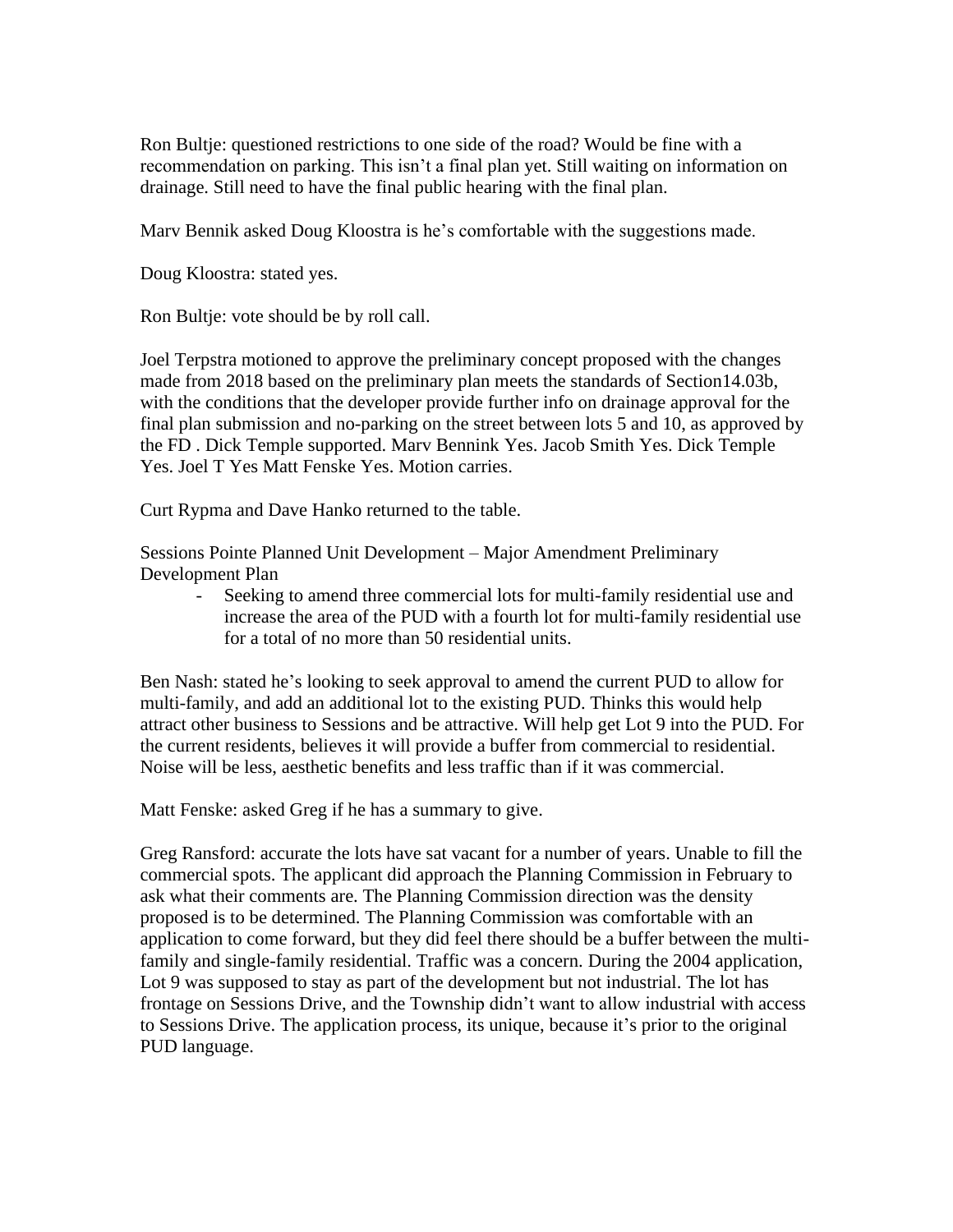Ron Bultje: stated his concern is 4.86 acres with the additional lot. Looking at a request for 50 units is way above the high-density allowed in the master plan. If commercial is done on a couple lots, the density seems too high to begin with. Inclined to think this is a separate portion of the PUD that is residential. Need to have a base density. Need to have a parallel plan. 50 seems way to high.

Jason Vanderkodde: stated he based the density on ordinance for R3. Which is 43.83 units x 20% open space which actually allowed for 52 units. Second comment: back in the 2006 approval there were actually 182 units approved. Still 53 units less now that there is residential.

Note: Jason did cut out during his speaking.

Ron Bultje: stated that the Lots aren't zoned R3.

Dick Temple: are they asking for special permission to use this property in a different way.

Ron Bultje: stated he's concerned the developer is asking to rezone to R3 and then use that density. R3 is not the underlying zoning so you can't use that as the base for the density.

Jason Vanderkodde: referring back to narrative. Under density and traffic on 3, 4, 8, and 9 would be maximum 50. This could be reduced. Indicated they would still like to find a commercial user on lots 3, 4, or 8. Mixed use request on the PUD.

Curt Rypma: asked Ron how he would suggest to do this?

Ron Bultje: stated Lot 3, 4, 8, and 9 might be entirely residential. If so, there would be up to 50 units allowed. It's not R3. Could develop with no commercial. Mixed use is a commercial building with some residential units upstairs. If this is going to be residential, it needs to be rezoned to proper zoning and then you can establish what the correct density would be. There is too much flexibility by the developer with no control by the Township. Need a clear definition of what's going to be there. Zoning is not R3. No reason to disagree with Jason's calculations then. Medium density would be duplexes. Would have to amend the master plan to allow residential.

Planning Commission Thoughts:

Marv Bennink: stated he feels R2 layout would be a more natural transition. Suggesting Duplex's vs. 4-unit town homes.

Joel Terpstra: stated we just approved an R2 concept with a 30-foot road with concern about parking. Direction for Jason, wouldn't want to come back with anything less than 30 feet wide with some type of turn around for a fire truck.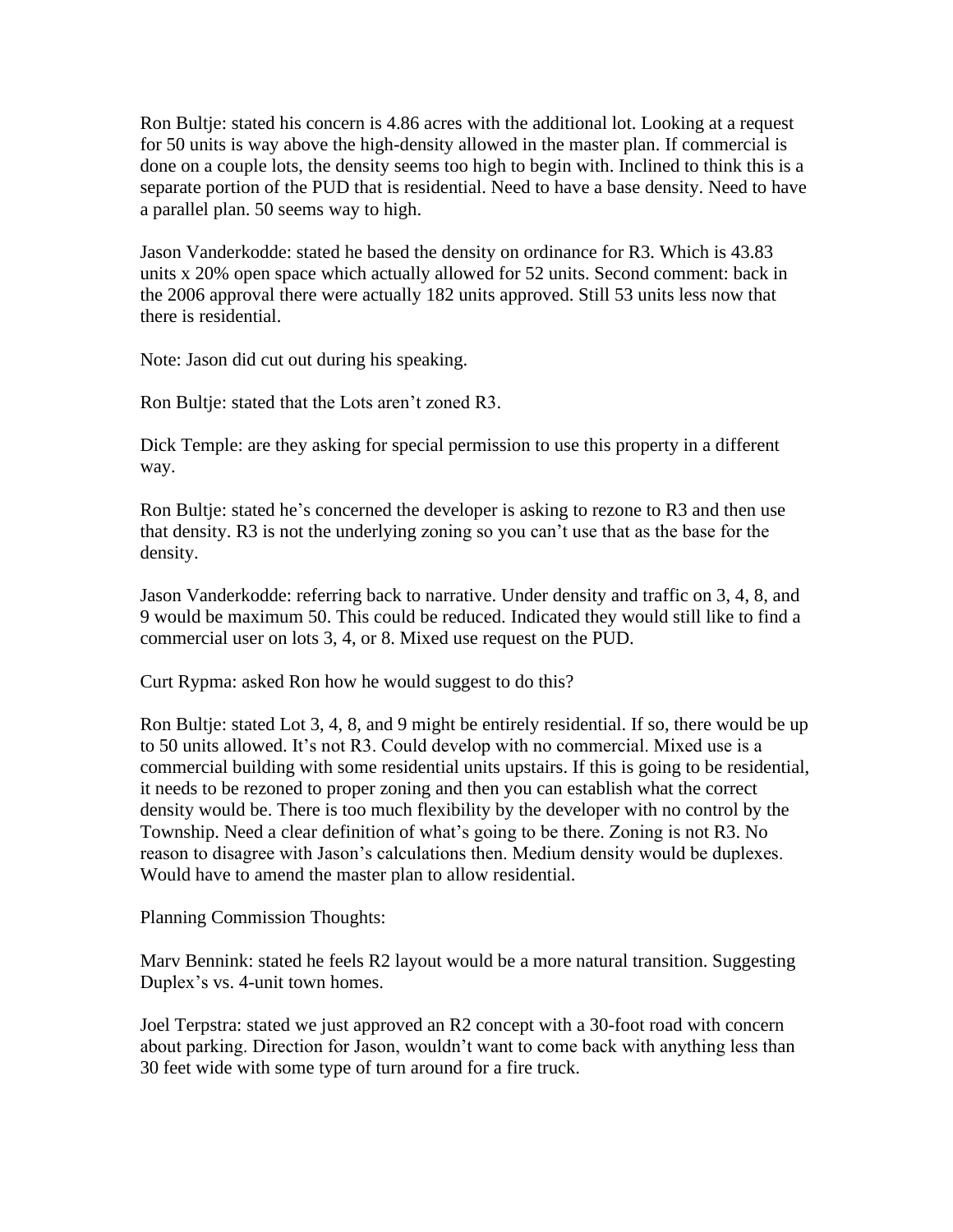Curt Rypma: stated he agrees that the density is too much. Work within the parameters of the PUD. Fine with 4 plex with appropriate density, need wider roads, flexible on duplex or four.

Dave Hanko: stated he agrees with Curt. It's the density that's the issue. Likes the fourplex better than the duplex next to commercial. Thinks 25 to 30 units would be better. Likes Lot 9 included.

Dick Temple: stated he feels town homes are appropriate solution.

Jacob Smith: stated he leans towards duplex for the density.

Ben Nash: stated he appreciates comments. Put in countless hours and thousands of dollars. Feels this is a good plan to present to the board. Feels the board is not in favor for the density proposed. It's a numbers issues, can't sell lots for X amount of dollars if I can't put the density on it. Need to see if the numbers work, they won't go farther. Will just keep it commercial, and that may mean it would be a metal building. Those lots are challenging. Trying to do what's right by the township and residents. But if he can't do it, then he will leave it as is and don't think it will look as pleasing.

Ron Bultje: stated not to encourage to establish a number. Table it based on the discussion had and have the applicant come back with more information.

Greg Ransford: Questions came up about rental vs owner.

Ron B: because it is a PUD we can put conditions on PUD. We can put conditions on that which we wouldn't put on a normal development and limit the users to owners rather than renters

Greg Ransford: stated to clarify for public. Our commercial façade standards would restrict an all metal building with an overhead door front. Language is clear what the front has to be.

Joel Terpstra motioned to table to June 23, 2020 meeting. Curt Rypma supported. Dave Hanko Yes. Marv Bennink Yes. Dick Temple Yes. Jacob Smith Yes. Joel Terpstra Yes. Curt Rypma Yes. Matt Fenske Yes. Motion carries to table.

Old Business: None

PC Comments:

Joel Terpstra asked about Lucas concrete. Had site plan approval. Using as staging ground.

Toby VanEss: stated he has not seen application. Will check out tomorrow and find out what's going on.